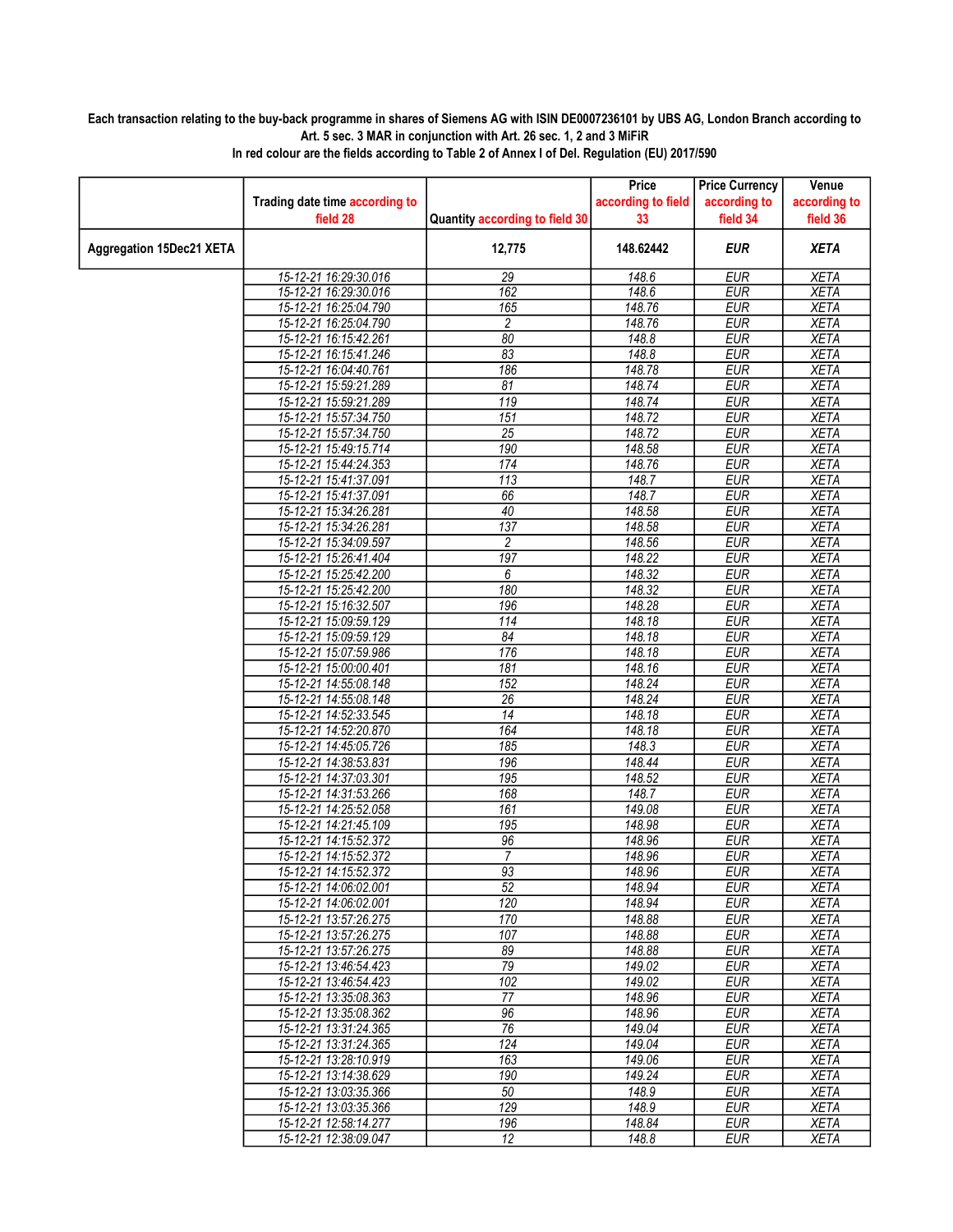| 15-12-21 12:38:09.047 | 88           | 148.8  | <b>EUR</b> | <b>XETA</b> |
|-----------------------|--------------|--------|------------|-------------|
|                       |              |        |            |             |
| 15-12-21 12:38:09.047 | 90           | 148.8  | <b>EUR</b> | <b>XETA</b> |
| 15-12-21 12:36:29.731 | 163          | 148.74 | <b>EUR</b> | <b>XETA</b> |
| 15-12-21 12:19:40.726 | 60           | 148.9  | <b>EUR</b> | <b>XETA</b> |
| 15-12-21 12:19:31.578 | 131          | 148.9  | <b>EUR</b> | <b>XETA</b> |
| 15-12-21 12:04:34.648 | 177          | 148.66 | <b>EUR</b> | <b>XETA</b> |
| 15-12-21 12:02:32.023 | 54           | 148.6  | <b>EUR</b> | <b>XETA</b> |
| 15-12-21 12:02:32.021 | 138          | 148.6  | <b>EUR</b> | <b>XETA</b> |
|                       |              |        |            |             |
| 15-12-21 11:50:04.399 | 166          | 148.8  | <b>EUR</b> | <b>XETA</b> |
| 15-12-21 11:48:23.658 | 188          | 148.72 | <b>EUR</b> | <b>XETA</b> |
| 15-12-21 11:30:25.571 | 147          | 149.16 | <b>EUR</b> | <b>XETA</b> |
| 15-12-21 11:30:25.571 | 50           | 149.14 | <b>EUR</b> | <b>XETA</b> |
| 15-12-21 11:20:19.372 | 145          | 149.06 | <b>EUR</b> | <b>XETA</b> |
| 15-12-21 11:20:19.372 | 39           | 149.06 | <b>EUR</b> | <b>XETA</b> |
| 15-12-21 11:17:35.541 | 36           | 149.04 | <b>EUR</b> | <b>XETA</b> |
| 15-12-21 11:17:35.541 | 128          | 149.04 | <b>EUR</b> | <b>XETA</b> |
|                       |              |        |            |             |
| 15-12-21 11:02:30.649 | 128          | 148.98 | <b>EUR</b> | <b>XETA</b> |
| 15-12-21 11:02:30.649 | 37           | 148.98 | <b>EUR</b> | <b>XETA</b> |
| 15-12-21 10:54:16.098 | 34           | 148.76 | <b>EUR</b> | <b>XETA</b> |
| 15-12-21 10:54:16.098 | 1            | 148.76 | <b>EUR</b> | <b>XETA</b> |
| 15-12-21 10:54:16.098 | 156          | 148.76 | <b>EUR</b> | <b>XETA</b> |
| 15-12-21 10:52:44.950 | 164          | 148.8  | <b>EUR</b> | <b>XETA</b> |
| 15-12-21 10:47:34.427 | 50           | 148.64 | <b>EUR</b> | <b>XETA</b> |
| 15-12-21 10:34:17.578 | 124          | 148.5  | <b>EUR</b> | <b>XETA</b> |
|                       |              |        |            |             |
| 15-12-21 10:34:17.578 | 75           | 148.5  | <b>EUR</b> | <b>XETA</b> |
| 15-12-21 10:34:15.375 | 40           | 148.52 | <b>EUR</b> | <b>XETA</b> |
| 15-12-21 10:34:15.375 | 125          | 148.52 | <b>EUR</b> | <b>XETA</b> |
| 15-12-21 10:22:31.544 | 20           | 148.48 | <b>EUR</b> | <b>XETA</b> |
| 15-12-21 10:22:31.544 | 108          | 148.48 | <b>EUR</b> | <b>XETA</b> |
| 15-12-21 10:22:31.545 | 62           | 148.48 | <b>EUR</b> | <b>XETA</b> |
| 15-12-21 10:12:45.655 | 163          | 148.22 | <b>EUR</b> | <b>XETA</b> |
| 15-12-21 10:08:52.744 | 200          | 148.4  | <b>EUR</b> |             |
|                       |              |        |            | <b>XETA</b> |
| 15-12-21 09:56:05.380 | 193          | 148.32 | <b>EUR</b> | <b>XETA</b> |
| 15-12-21 09:51:51.774 | 137          | 148.36 | <b>EUR</b> | <b>XETA</b> |
| 15-12-21 09:51:51.774 | 27           | 148.36 | <b>EUR</b> | <b>XETA</b> |
| 15-12-21 09:39:42.918 | 54           | 148.28 | <b>EUR</b> | <b>XETA</b> |
| 15-12-21 09:39:42.918 | 118          | 148.28 | <b>EUR</b> | <b>XETA</b> |
| 15-12-21 09:39:42.918 | 19           | 148.28 | <b>EUR</b> | <b>XETA</b> |
| 15-12-21 09:32:35.103 | 167          | 148.26 | <b>EUR</b> | <b>XETA</b> |
| 15-12-21 09:28:19.100 | 177          | 148.2  | <b>EUR</b> | <b>XETA</b> |
|                       |              |        |            |             |
| 15-12-21 09:16:03.906 | 177          | 148.14 | EUR        | <b>XETA</b> |
| 15-12-21 09:16:03.906 | $\mathbf{1}$ | 148.14 | <b>EUR</b> | XETA        |
| 15-12-21 09:10:42.167 | 26           | 148.34 | <b>EUR</b> | <b>XETA</b> |
| 15-12-21 09:10:42.167 | 161          | 148.34 | <b>EUR</b> | <b>XETA</b> |
| 15-12-21 09:09:10.098 | 181          | 148.46 | <b>EUR</b> | <b>XETA</b> |
| 15-12-21 08:58:51.048 | 149          | 148.42 | <b>EUR</b> | <b>XETA</b> |
| 15-12-21 08:58:51.048 | 23           | 148.42 | <b>EUR</b> | <b>XETA</b> |
|                       | 163          |        |            |             |
| 15-12-21 08:54:00.168 |              | 148.52 | <b>EUR</b> | <b>XETA</b> |
| 15-12-21 08:44:49.691 | 198          | 148.52 | <b>EUR</b> | <b>XETA</b> |
| 15-12-21 08:36:40.840 | 162          | 148.66 | <b>EUR</b> | <b>XETA</b> |
| 15-12-21 08:36:38.820 | 15           | 148.66 | <b>EUR</b> | <b>XETA</b> |
| 15-12-21 08:33:39.344 | 161          | 148.78 | EUR        | XETA        |
| 15-12-21 08:24:49.541 | 179          | 148.52 | <b>EUR</b> | <b>EUR</b>  |
| 15-12-21 08:23:00.744 | 146          | 148.32 | <b>EUR</b> | <b>EUR</b>  |
| 15-12-21 08:23:00.744 | 44           | 148.32 | <b>EUR</b> | <b>EUR</b>  |
| 15-12-21 08:19:08.431 | 192          | 148.44 | EUR        | <b>EUR</b>  |
|                       |              |        |            |             |
| 15-12-21 08:07:31.858 | 195          | 148.66 | <b>EUR</b> | EUR         |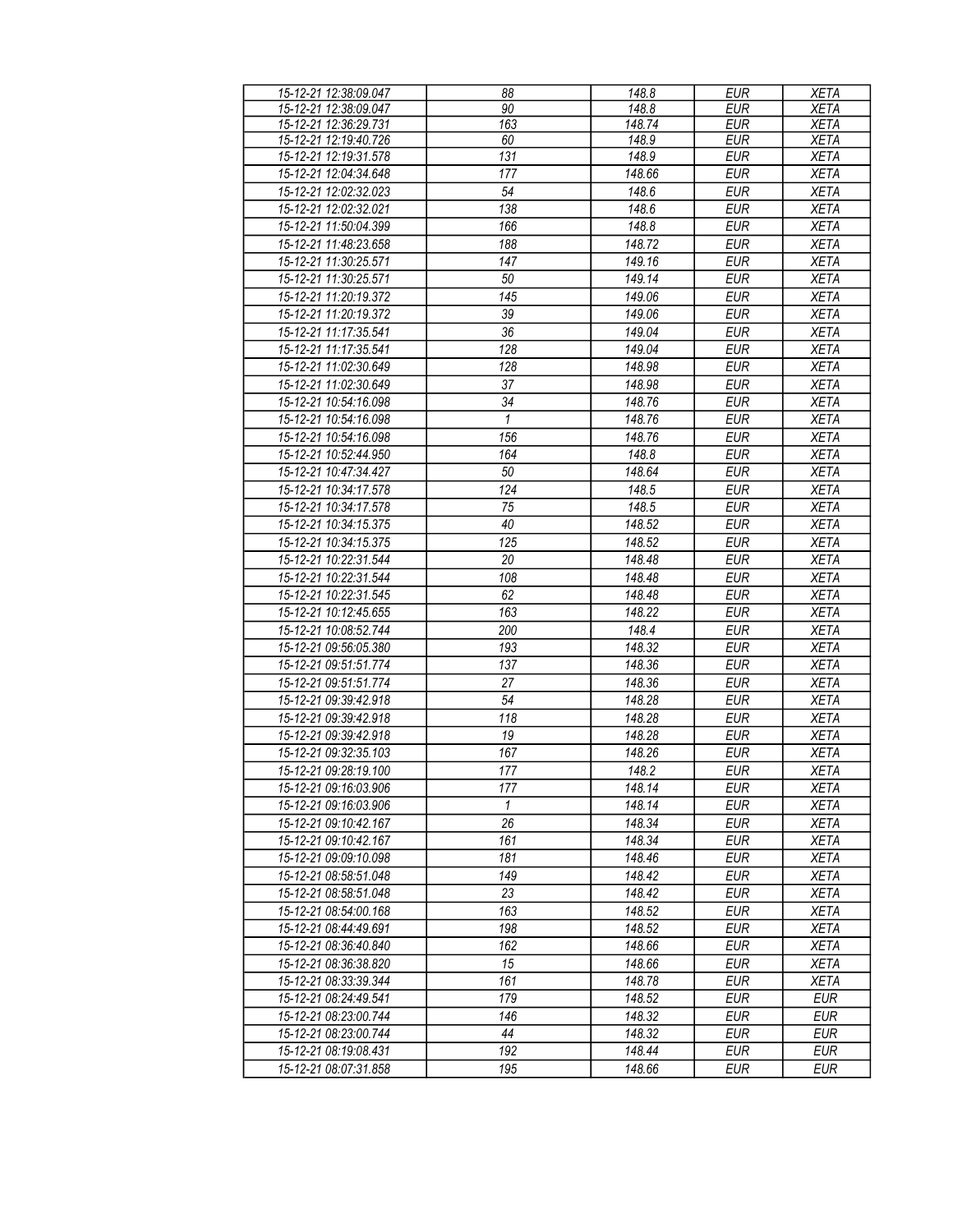## Each order relating to the buy-back programme above according to Art. 5 sec. 3 MAR in conjunction with Art. 25 sec. 1 and 2 MiFiR

In red colour are the fields according to Table 2 of the Annex of Del. Regulation (EU) 2017/580; alternatively you may report the

| Date and Time according to field 9 | <b>Segment MIC code</b><br>according to field 16 | <b>Transaction price</b><br>according to field 28 | <b>Price currency according</b><br>to field 29 | <b>Buy-sell indicator</b><br>according to field 32 |
|------------------------------------|--------------------------------------------------|---------------------------------------------------|------------------------------------------------|----------------------------------------------------|
| 15-12-21 16:29:30.016              | <b>XETA</b>                                      | 148.6                                             | <b>EUR</b>                                     | <b>BUY</b>                                         |
| 15-12-21 16:29:30.016              | <b>XETA</b>                                      | 148.6                                             | <b>EUR</b>                                     | <b>BUY</b>                                         |
| 15-12-21 16:25:04.790              | <b>XETA</b>                                      | 148.76                                            | <b>EUR</b>                                     | <b>BUY</b>                                         |
| 15-12-21 16:25:04.790              | <b>XETA</b>                                      | 148.76                                            | <b>EUR</b>                                     | <b>BUY</b>                                         |
| 15-12-21 16:15:42.261              | <b>XETA</b>                                      | 148.8                                             | <b>EUR</b>                                     | <b>BUY</b>                                         |
| 15-12-21 16:15:41.246              | <b>XETA</b>                                      | 148.8                                             | <b>EUR</b>                                     | <b>BUY</b>                                         |
| 15-12-21 16:04:40.761              | <b>XETA</b>                                      | 148.78                                            | <b>EUR</b>                                     | <b>BUY</b>                                         |
| 15-12-21 15:59:21.289              | <b>XETA</b>                                      | 148.74                                            | <b>EUR</b>                                     | <b>BUY</b>                                         |
| 15-12-21 15:59:21.289              | <b>XETA</b>                                      | 148.74                                            | <b>EUR</b>                                     | <b>BUY</b>                                         |
| 15-12-21 15:57:34.750              | <b>XETA</b>                                      | 148.72                                            | <b>EUR</b>                                     | <b>BUY</b>                                         |
| 15-12-21 15:57:34.750              | <b>XETA</b>                                      | 148.72                                            | <b>EUR</b>                                     | <b>BUY</b>                                         |
| 15-12-21 15:49:15.714              | <b>XETA</b>                                      | 148.58                                            | <b>EUR</b>                                     | <b>BUY</b>                                         |
| 15-12-21 15:44:24.353              | <b>XETA</b>                                      | 148.76                                            | <b>EUR</b>                                     | <b>BUY</b>                                         |
| 15-12-21 15:41:37.091              | <b>XETA</b>                                      | 148.7                                             | <b>EUR</b>                                     | <b>BUY</b>                                         |
| 15-12-21 15:41:37.091              | <b>XETA</b>                                      | 148.7                                             | <b>EUR</b>                                     | <b>BUY</b>                                         |
| 15-12-21 15:34:26.281              | <b>XETA</b>                                      | 148.58                                            | <b>EUR</b>                                     | <b>BUY</b>                                         |
| 15-12-21 15:34:26.281              | <b>XETA</b>                                      | 148.58                                            | <b>EUR</b>                                     | <b>BUY</b>                                         |
| 15-12-21 15:34:09.597              | <b>XETA</b>                                      | 148.56                                            | <b>EUR</b>                                     | <b>BUY</b>                                         |
| 15-12-21 15:26:41.404              | <b>XETA</b>                                      | 148.22                                            | <b>EUR</b>                                     | <b>BUY</b>                                         |
| 15-12-21 15:25:42.200              | <b>XETA</b>                                      | 148.32                                            | <b>EUR</b>                                     | <b>BUY</b>                                         |
| 15-12-21 15:25:42.200              | <b>XETA</b>                                      | 148.32                                            | <b>EUR</b>                                     | <b>BUY</b>                                         |
| 15-12-21 15:16:32.507              | <b>XETA</b>                                      | 148.28                                            | <b>EUR</b>                                     | <b>BUY</b>                                         |
| 15-12-21 15:09:59.129              | <b>XETA</b>                                      | 148.18                                            | <b>EUR</b>                                     | <b>BUY</b>                                         |
| 15-12-21 15:09:59.129              | <b>XETA</b>                                      | 148.18                                            | <b>EUR</b>                                     | <b>BUY</b>                                         |
| 15-12-21 15:07:59.986              | <b>XETA</b>                                      | 148.18                                            | <b>EUR</b>                                     | <b>BUY</b>                                         |
| 15-12-21 15:00:00.401              | <b>XETA</b>                                      | 148.16                                            | <b>EUR</b>                                     | <b>BUY</b>                                         |
| 15-12-21 14:55:08.148              | <b>XETA</b>                                      | 148.24                                            | <b>EUR</b>                                     | <b>BUY</b>                                         |
| 15-12-21 14:55:08.148              | <b>XETA</b>                                      | 148.24                                            | <b>EUR</b>                                     | <b>BUY</b>                                         |
| 15-12-21 14:52:33.545              | <b>XETA</b>                                      | 148.18                                            | <b>EUR</b>                                     | <b>BUY</b>                                         |
| 15-12-21 14:52:20.870              | <b>XETA</b>                                      | 148.18                                            | <b>EUR</b>                                     | <b>BUY</b>                                         |
| 15-12-21 14:45:05.726              | <b>XETA</b>                                      | 148.3                                             | <b>EUR</b>                                     | <b>BUY</b>                                         |
| 15-12-21 14:38:53.831              | <b>XETA</b>                                      | 148.44                                            | <b>EUR</b>                                     | <b>BUY</b>                                         |
| 15-12-21 14:37:03.301              | <b>XETA</b>                                      | 148.52                                            | <b>EUR</b>                                     | <b>BUY</b>                                         |
| 15-12-21 14:31:53.266              | <b>XETA</b>                                      | 148.7                                             | <b>EUR</b>                                     | <b>BUY</b>                                         |
| 15-12-21 14:25:52.058              | <b>XETA</b>                                      | 149.08                                            | <b>EUR</b>                                     | <b>BUY</b>                                         |
| 15-12-21 14:21:45.109              | <b>XETA</b>                                      | 148.98                                            | <b>EUR</b>                                     | <b>BUY</b>                                         |
| 15-12-21 14:15:52.372              | XETA                                             | 148.96                                            | EUR                                            | <b>BUY</b>                                         |
| 15-12-21 14:15:52.372              | <b>XETA</b>                                      | 148.96                                            | <b>EUR</b>                                     | <b>BUY</b>                                         |
| 15-12-21 14:15:52.372              | <b>XETA</b>                                      | 148.96                                            | <b>EUR</b>                                     | <b>BUY</b>                                         |
| 15-12-21 14:06:02.001              | <b>XETA</b>                                      | 148.94                                            | <b>EUR</b>                                     | <b>BUY</b>                                         |
| 15-12-21 14:06:02.001              | <b>XETA</b>                                      | 148.94                                            | <b>EUR</b>                                     | <b>BUY</b>                                         |
| 15-12-21 13:57:26.275              | <b>XETA</b>                                      | 148.88                                            | <b>EUR</b>                                     | <b>BUY</b>                                         |
| 15-12-21 13:57:26.275              | <b>XETA</b>                                      | 148.88                                            | <b>EUR</b>                                     | <b>BUY</b>                                         |
| 15-12-21 13:57:26.275              | <b>XETA</b>                                      | 148.88                                            | <b>EUR</b>                                     | <b>BUY</b>                                         |
| 15-12-21 13:46:54.423              | <b>XETA</b>                                      | 149.02                                            | <b>EUR</b>                                     | <b>BUY</b>                                         |
| 15-12-21 13:46:54.423              | <b>XETA</b>                                      | 149.02                                            | <b>EUR</b>                                     | <b>BUY</b>                                         |
| 15-12-21 13:35:08.363              | <b>XETA</b>                                      | 148.96                                            | <b>EUR</b>                                     | <b>BUY</b>                                         |
| 15-12-21 13:35:08.362              | <b>XETA</b>                                      | 148.96                                            | <b>EUR</b>                                     | <b>BUY</b>                                         |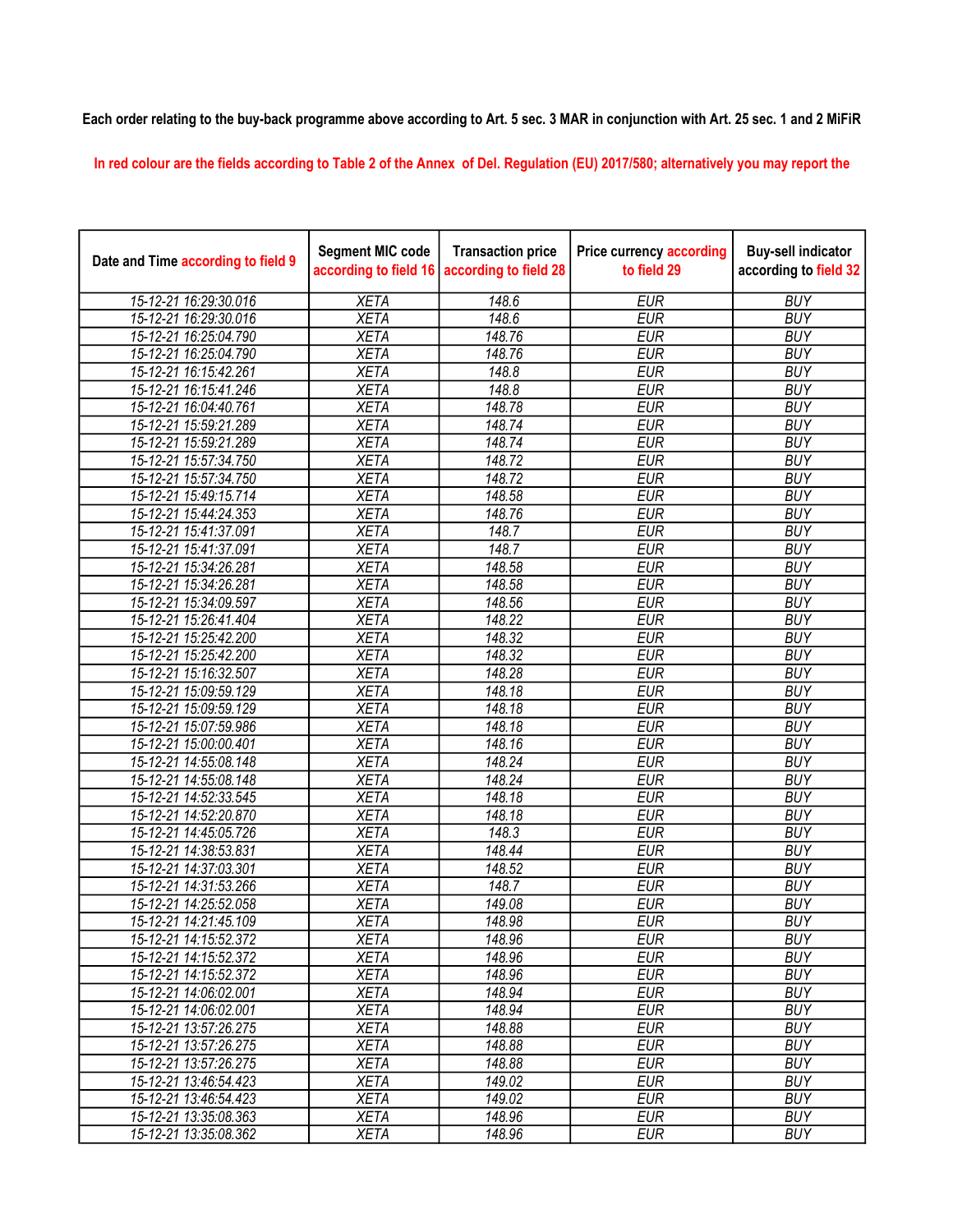| 15-12-21 13:31:24.365 | <b>XETA</b> | 149.04 | <b>EUR</b> | <b>BUY</b> |
|-----------------------|-------------|--------|------------|------------|
| 15-12-21 13:31:24.365 | <b>XETA</b> | 149.04 | <b>EUR</b> | <b>BUY</b> |
| 15-12-21 13:28:10.919 | <b>XETA</b> | 149.06 | <b>EUR</b> | <b>BUY</b> |
| 15-12-21 13:14:38.629 | <b>XETA</b> | 149.24 | <b>EUR</b> | <b>BUY</b> |
| 15-12-21 13:03:35.366 | <b>XETA</b> | 148.9  | <b>EUR</b> | <b>BUY</b> |
| 15-12-21 13:03:35.366 | <b>XETA</b> | 148.9  | <b>EUR</b> | <b>BUY</b> |
| 15-12-21 12:58:14.277 | <b>XETA</b> | 148.84 | <b>EUR</b> | <b>BUY</b> |
| 15-12-21 12:38:09.047 | <b>XETA</b> | 148.8  | <b>EUR</b> | <b>BUY</b> |
| 15-12-21 12:38:09.047 | <b>XETA</b> | 148.8  | <b>EUR</b> | <b>BUY</b> |
| 15-12-21 12:38:09.047 | <b>XETA</b> | 148.8  | <b>EUR</b> | <b>BUY</b> |
| 15-12-21 12:36:29.731 | <b>XETA</b> | 148.74 | <b>EUR</b> | <b>BUY</b> |
| 15-12-21 12:19:40.726 | <b>XETA</b> | 148.9  | <b>EUR</b> | <b>BUY</b> |
| 15-12-21 12:19:31.578 | <b>XETA</b> | 148.9  | <b>EUR</b> | <b>BUY</b> |
| 15-12-21 12:04:34.648 | <b>XETA</b> | 148.66 | <b>EUR</b> | <b>BUY</b> |
| 15-12-21 12:02:32.023 | <b>XETA</b> | 148.6  | <b>EUR</b> | <b>BUY</b> |
| 15-12-21 12:02:32.021 | <b>XETA</b> | 148.6  | <b>EUR</b> | <b>BUY</b> |
| 15-12-21 11:50:04.399 | <b>XETA</b> | 148.8  | <b>EUR</b> | <b>BUY</b> |
| 15-12-21 11:48:23.658 | <b>XETA</b> | 148.72 | <b>EUR</b> | <b>BUY</b> |
| 15-12-21 11:30:25.571 | <b>XETA</b> | 149.16 | <b>EUR</b> | <b>BUY</b> |
| 15-12-21 11:30:25.571 | <b>XETA</b> | 149.14 | <b>EUR</b> | <b>BUY</b> |
| 15-12-21 11:20:19.372 | <b>XETA</b> | 149.06 | <b>EUR</b> | <b>BUY</b> |
| 15-12-21 11:20:19.372 | <b>XETA</b> | 149.06 | <b>EUR</b> | <b>BUY</b> |
| 15-12-21 11:17:35.541 | <b>XETA</b> | 149.04 | <b>EUR</b> | <b>BUY</b> |
| 15-12-21 11:17:35.541 | <b>XETA</b> | 149.04 | <b>EUR</b> | <b>BUY</b> |
| 15-12-21 11:02:30.649 | <b>XETA</b> | 148.98 | <b>EUR</b> | <b>BUY</b> |
| 15-12-21 11:02:30.649 | <b>XETA</b> | 148.98 | <b>EUR</b> | <b>BUY</b> |
| 15-12-21 10:54:16.098 | <b>XETA</b> | 148.76 | <b>EUR</b> | <b>BUY</b> |
| 15-12-21 10:54:16.098 | <b>XETA</b> | 148.76 | <b>EUR</b> | <b>BUY</b> |
|                       |             |        |            |            |
| 15-12-21 10:54:16.098 | <b>XETA</b> | 148.76 | <b>EUR</b> | <b>BUY</b> |
| 15-12-21 10:52:44.950 | <b>XETA</b> | 148.8  | <b>EUR</b> | <b>BUY</b> |
| 15-12-21 10:47:34.427 | <b>XETA</b> | 148.64 | <b>EUR</b> | <b>BUY</b> |
| 15-12-21 10:34:17.578 | <b>XETA</b> | 148.5  | <b>EUR</b> | <b>BUY</b> |
| 15-12-21 10:34:17.578 | <b>XETA</b> | 148.5  | <b>EUR</b> | <b>BUY</b> |
| 15-12-21 10:34:15.375 | <b>XETA</b> | 148.52 | <b>EUR</b> | <b>BUY</b> |
| 15-12-21 10:34:15.375 | <b>XETA</b> | 148.52 | <b>EUR</b> | <b>BUY</b> |
| 15-12-21 10:22:31.544 | <b>XETA</b> | 148.48 | <b>EUR</b> | <b>BUY</b> |
| 15-12-21 10:22:31.544 | <b>XETA</b> | 148.48 | <b>EUR</b> | <b>BUY</b> |
| 15-12-21 10:22:31.545 | <b>XETA</b> | 148.48 | EUR        | <b>BUY</b> |
| 15-12-21 10:12:45.655 | <b>XETA</b> | 148.22 | <b>EUR</b> | <b>BUY</b> |
| 15-12-21 10:08:52.744 | <b>XETA</b> | 148.4  | <b>EUR</b> | <b>BUY</b> |
| 15-12-21 09:56:05.380 | <b>XETA</b> | 148.32 | <b>EUR</b> | <b>BUY</b> |
| 15-12-21 09:51:51.774 | <b>XETA</b> | 148.36 | <b>EUR</b> | <b>BUY</b> |
| 15-12-21 09:51:51.774 | <b>XETA</b> | 148.36 | <b>EUR</b> | <b>BUY</b> |
| 15-12-21 09:39:42.918 | <b>XETA</b> | 148.28 | <b>EUR</b> | <b>BUY</b> |
| 15-12-21 09:39:42.918 | <b>XETA</b> | 148.28 | <b>EUR</b> | <b>BUY</b> |
| 15-12-21 09:39:42.918 | <b>XETA</b> | 148.28 | <b>EUR</b> | <b>BUY</b> |
| 15-12-21 09:32:35.103 | <b>XETA</b> | 148.26 | EUR        | <b>BUY</b> |
| 15-12-21 09:28:19.100 | <b>XETA</b> | 148.2  | <b>EUR</b> | <b>BUY</b> |
| 15-12-21 09:16:03.906 | <b>XETA</b> | 148.14 | <b>EUR</b> | <b>BUY</b> |
| 15-12-21 09:16:03.906 | <b>XETA</b> | 148.14 | <b>EUR</b> | <b>BUY</b> |
| 15-12-21 09:10:42.167 | <b>XETA</b> | 148.34 | <b>EUR</b> | <b>BUY</b> |
| 15-12-21 09:10:42.167 | <b>XETA</b> | 148.34 | <b>EUR</b> | <b>BUY</b> |
| 15-12-21 09:09:10.098 | <b>XETA</b> | 148.46 | <b>EUR</b> | <b>BUY</b> |
| 15-12-21 08:58:51.048 | <b>XETA</b> | 148.42 | <b>EUR</b> | <b>BUY</b> |
|                       |             |        |            |            |